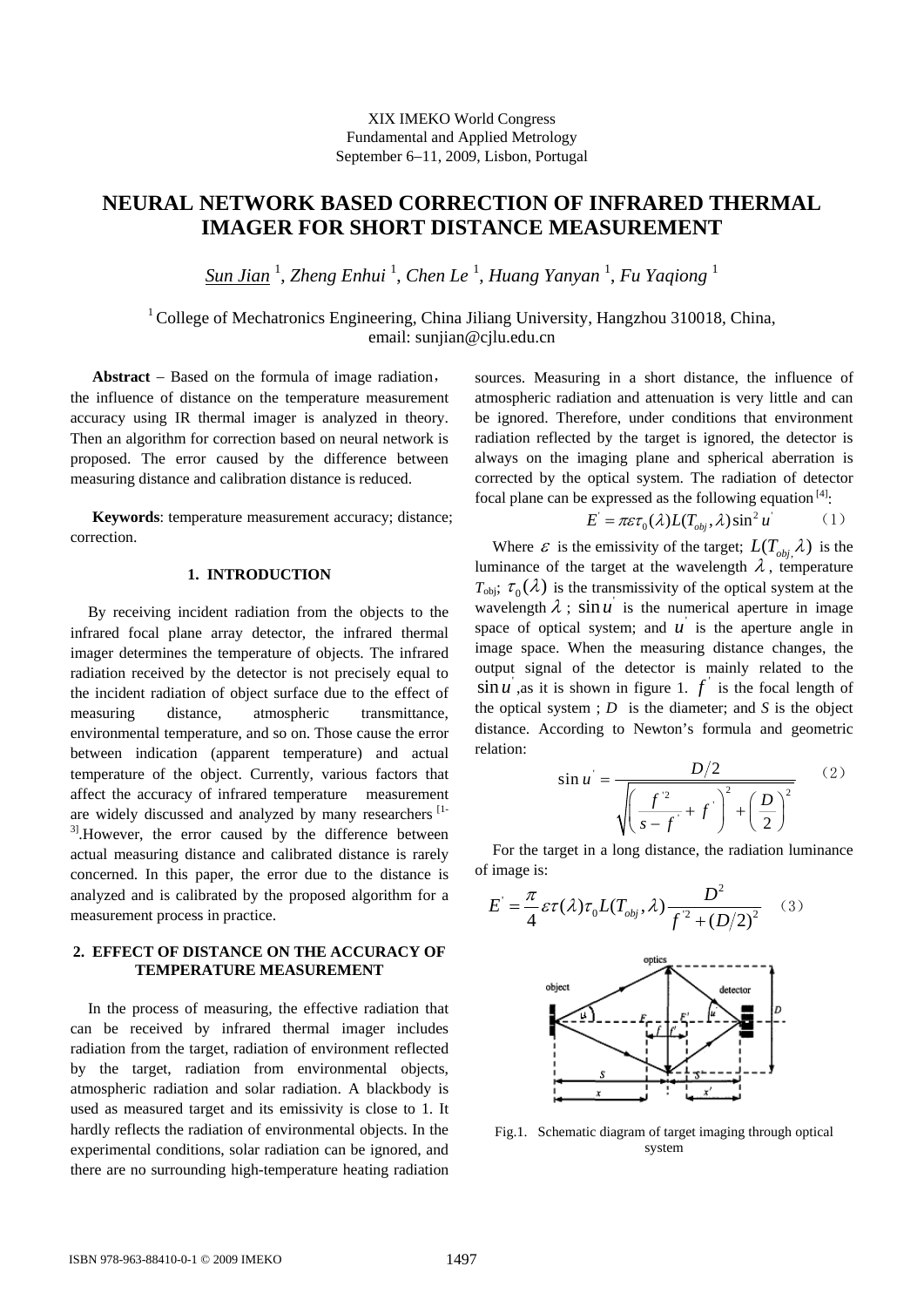Therefore, from equation (1) and (3), the effect of distance on the accuracy of temperature measurement can be described in the following ways. On the one hand, when measuring in a short distance (less than 3m), with the increase in the distance,  $\sin u$  gets larger, namely the radiation intensity received by detector in formula  $(1)$  gets larger. On the other hand, when measuring in a long distance (more than 100m), the radiation intensity that received by the detector will be reduced due to the reduction of atmospheric transmittance. Therefore, the radiation intensity of the image as a whole will have a trend of increasing first and decreasing then.

Generally, the thermal imager is used in a long distance measurement, so they are calibrated in a long distance. The difference between the measuring distance and the calibration distance is not considered in public literature when the measuring distance is short. Therefore the error between the measurement result and reference temperature caused by the change of numerical aperture in image space is ignored when in a short distance measurement. To verify the conclusions mentioned above, we studied the relationship between the changes of measurement values and measuring distance when the temperature of black body is fixed at 120℃, as is shown in Fig.2.



Fig.2. The deviation of measured values and reference temperature changes along with distance

When measuring in a short distance (less than 3m), the measurement result of temperature is lower than the reference temperature, which brings great deviation to measurement. Therefore a distance correction should be introduced when measuring actual targets in a short distance (less than 3m).

# **3. CORRECTION METHOD BASED ON NEURAL NETWORK**

In this paper, we used the algorithm based on neural network to make correction-compensation to deviation between measured values and calibrated values .The deviation is caused from the change of aperture in image

space. After compensation, the measured temperature values are close to the calibrated values so that the deviation is reduced and the measurement accuracy is improved at the same time when measuring in a short distance

Neural network can regulate the connection weights between neurons. It has the character of self-learning and the parallel processing ability of adaptive information, and is widely used in image processing, pattern recognition, signal processing, intelligent control and so on.

Many different neural network structures have been tried, some based on imitating what a biologist sees under the microscope, some based on a more mathematical analysis of the problem. The most commonly used structure is shown in Fig. 3.



Fig. 3. A generalized network structure

This neural network is formed in three layers: input layer, hidden layer, and output layer. Each layer consists of one or more nodes, represented in this diagram by the small circles. The lines between the nodes indicate the flow of information from one node to the next. In this particular type of neural network, the information flows only from the input to the output (that is, from left-to-right).

The structure of BP neural network contains network layers and the number of neurons in each layer. Although the structure of network is relative to the algorithm, it can be adjusted and improved according to the practical application conditions. The operating efficiency is greatly affected by the improvement of the network structure due to the variables and their importance. A good network structure can improve the accuracy of algorithm and shorten the study time. Generally, the number of outputs and inputs variables determines the number of neurons in output and input layers. The number of neurons in hidden layer is relative to the number of neurons in output layers and input layers. The BP model runs best when the neurons in output layers, single hidden layer and output layers are almost the same or it has a pyramid structure.

Neural network is made of a great quantity of connecting neurons. It internal structure may be very complicated, but from the outside, the neural network can be seen as a black box which realizes the mapping between the inputs and outputs. Because of the mutual restriction and interaction among the neurons, the relationship between inputs and outputs is highly nonlinear. Therefore it can be used in function approximation and curve fitting. It has been proved